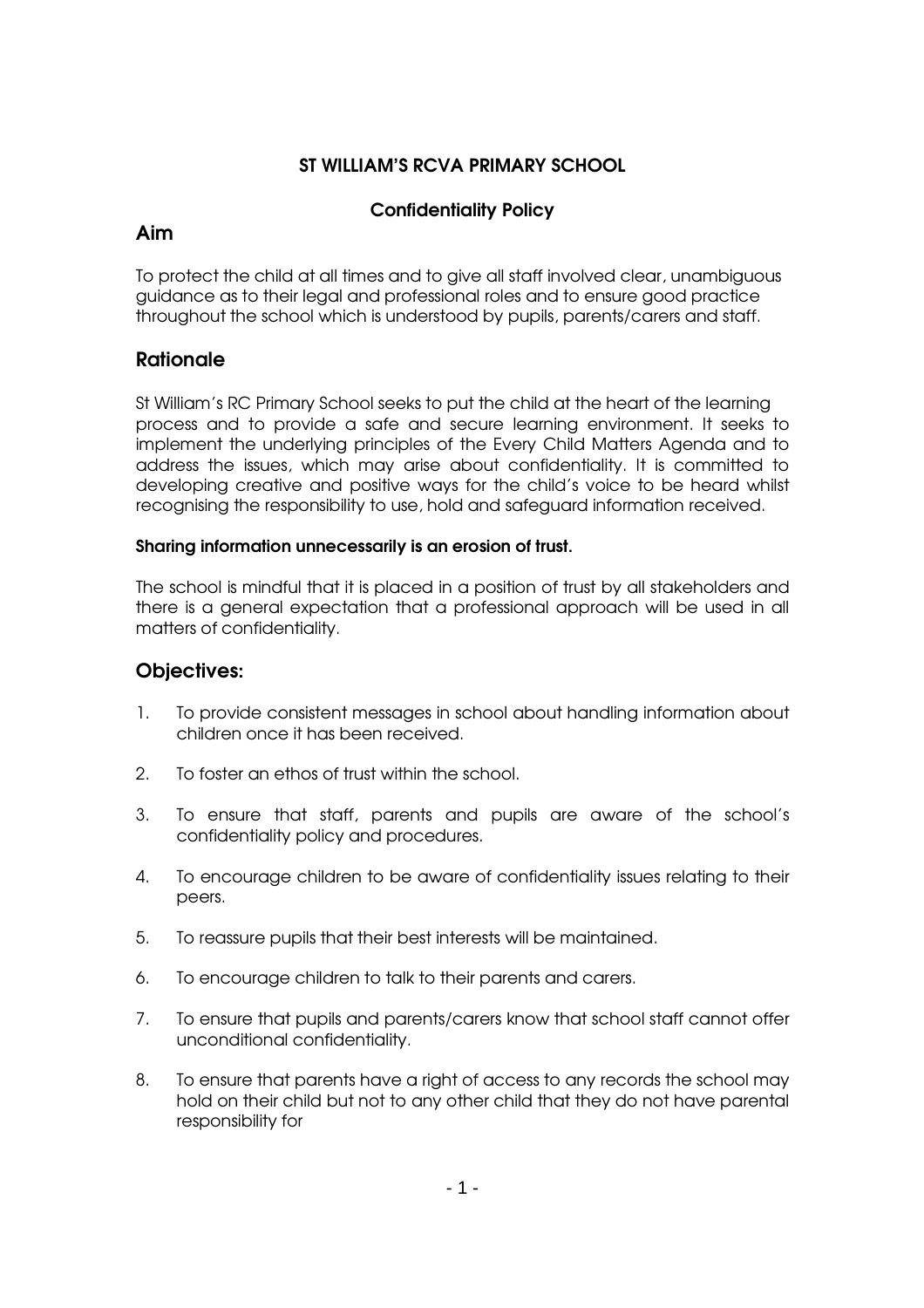# **Guidelines**

- 1. All information about individual children is private and should only be shared with those staff that have a need to know.
- 2. All social services, medical and personal information about a child should be held in a safe and secure place which cannot be accessed by individuals other than school staff.
- 3. The school prides itself on good communication with parents and carers and staff are available to talk to both children and parents/carers about issues that are causing concern. The school encourages children to talk to parents/carers about issues causing them concern and may, in specific cases, support the children to talk to their parents.
- 4. All children have a right to the same level of confidentiality irrespective of gender, race, religion, medical concerns and special educational needs. A lot of data is generated in schools by these categories but individual children should not be able to be identified.
- 5. Confidentiality is a whole school issue. Clear ground rules must be set for any classroom work such as circle time and other PHSCE session dealing with sensitive issues such as sex and relationships and drugs.
- 6. All children, parents, staff members and governors must enjoy privacy from gossip. All matters are dealt with according to the school's procedures and out of the eye of the wider community. It is important that:-
	- Staff do not discuss details of individual cases arising in staff meetings to any person without direct professional connection to and interest in the welfare and education of the individual concerned.
	- No member of staff discusses an individual child's behaviour in the presence of another child in school.
	- Staff do not enter into detailed discussion about a child's behaviour with other children or their parents.
	- Governors, in particular those sitting on Discipline Committees, do not divulge details about individuals (be they staff, families or individual children) to any person outside of the meeting.
	- Parents in school, working as volunteers do not report cases of poor behaviour or pupil discipline to other parents in the school. This allows teachers to deal with such matters in line with school policy.
	- At full Governing Body meetings matters such as pupil exclusion, personnel issues and personal details of any member of the school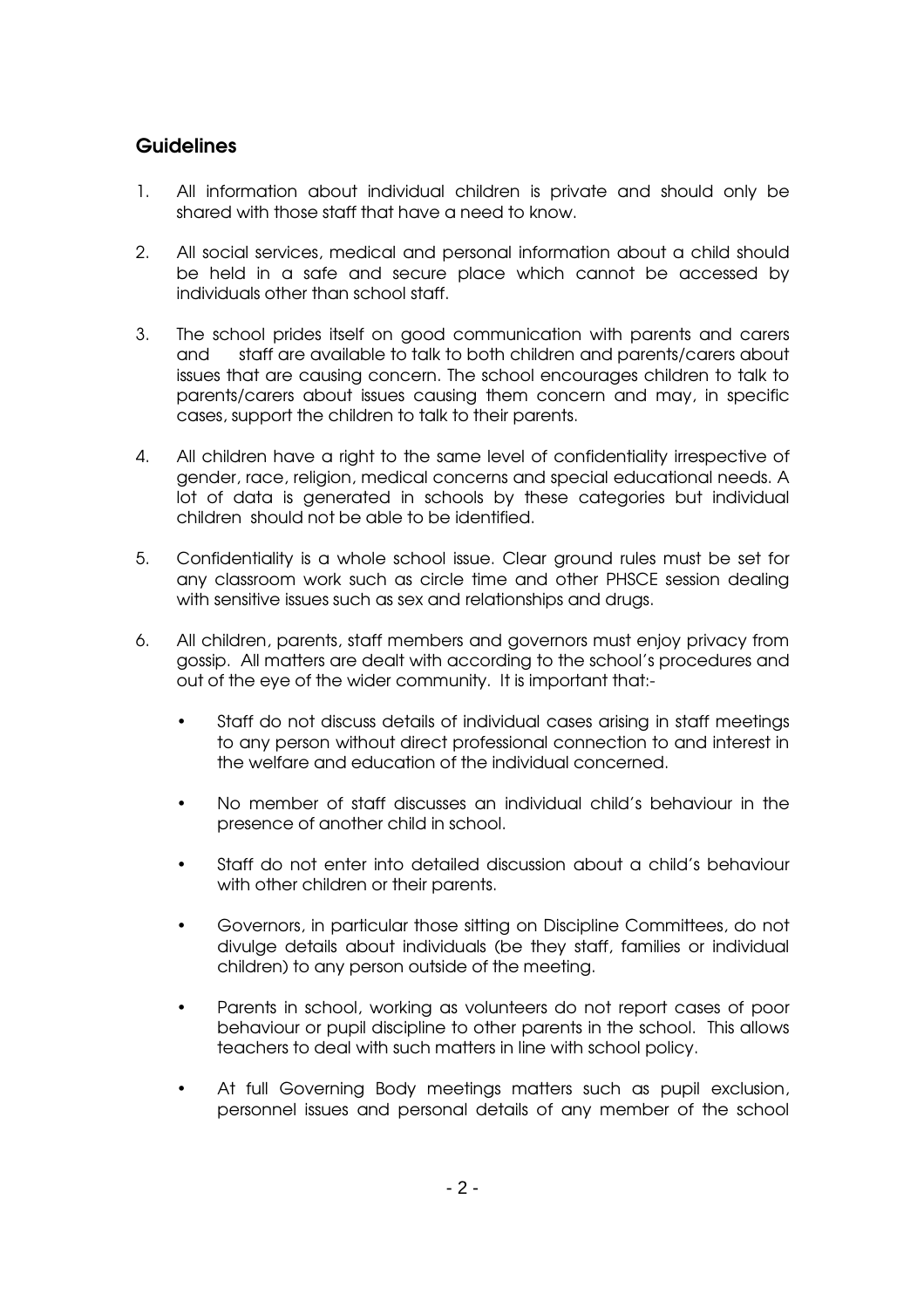community will be dealt with in the headteachers Report. This is not for the knowledge of persons outside the Governing Body meeting

- Staff performance management will be carried out privately. Targets for individuals, named lesson observation sheets and other performance data will be in the headteachers office and electronic records will only be available from the headteachers computer.
- Matters of Child Protection are made known to staff on a need to know basis.
- It is important that class teachers and support staff are aware of some confidential matters in order to support individuals. These staff will respect the sensitivity of such cases and not divulge information to people unconnected professionally with the individual concerned.
- When volunteers, such as parents and friends of the school are working in classes, they do not discuss educational matters outside the classroom. For example the specific use of teaching assistant time for particular pupils or groups of pupils, teaching assistants have different roles within a class, including the support of children with special educational needs, the provision and work with these children is for the teacher to discuss with the relevant parents or carers.
- Volunteers, students and supply teachers are asked to read this policy before working in school.

#### Other Professionals

Health professionals are bound by their professional codes of conduct to maintain confidentiality when working in a one to one situation. When working in a classroom, they are bound by relevant school policies. In line with best practice guidance, like other school staff, they will seek to protect privacy and prevent inappropriate personal disclosures in a classroom setting, by negotiating ground rules and using distancing techniques.

- 7. Staff should be aware of children with medical needs. This information should be accessible to staff who need it but not on general view to other parents/carers and children.
- 8. Photographs of children should not be used without parents/carers permission especially in the press and internet. At no time should the child's name be used with a photograph so that they can be identified. The school gives clear guidance to parents about the use of cameras and videos during public school events.
- 9. Information about children will be shared with parents but only about their child. However parents should be aware that information about their child will be shared with the receiving school when they change school.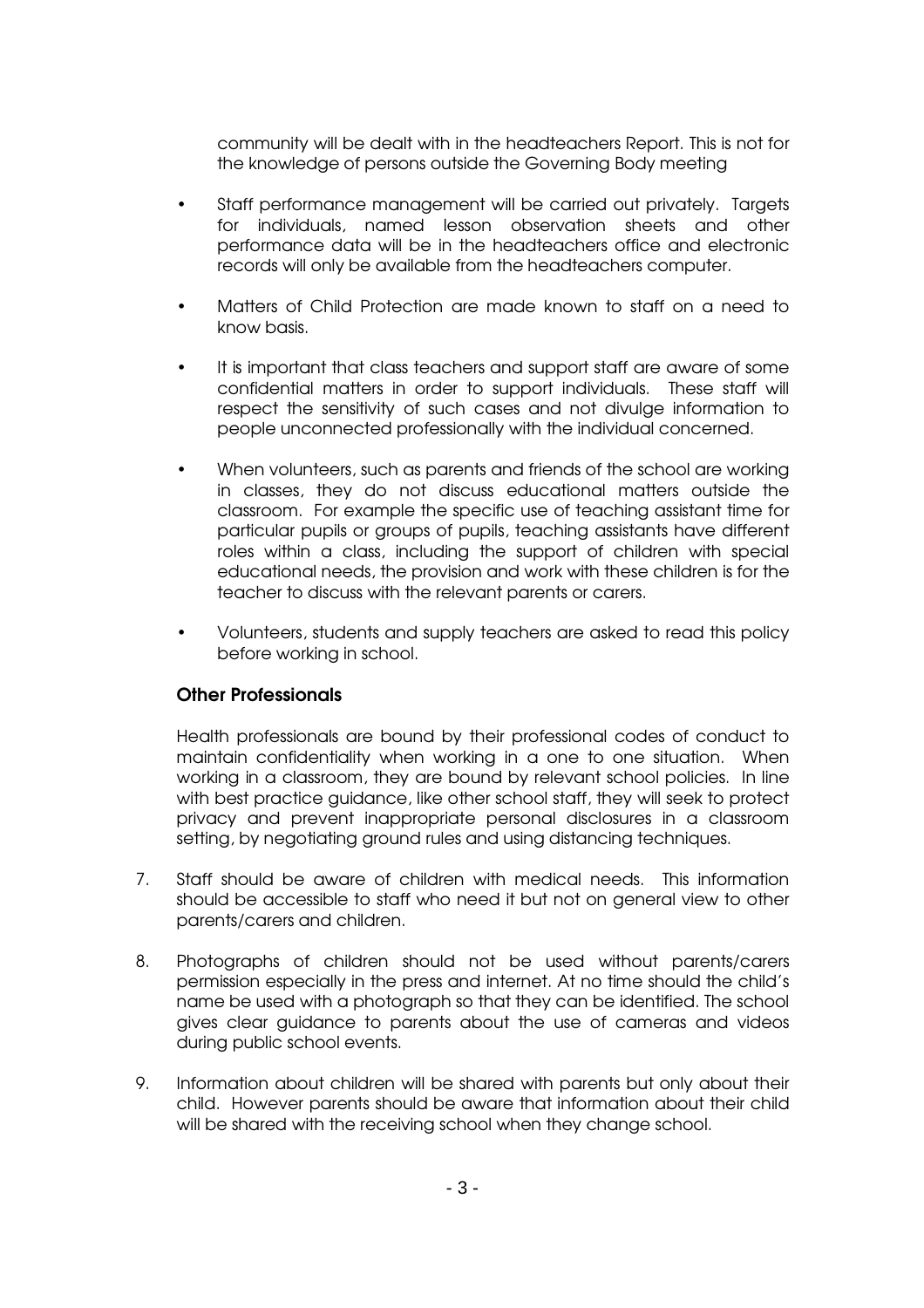- 10. All personal information about children including social services records should be regarded as confidential. It should be clearly understood by those who have access to it, and whether those concerned have access to all, or only some of the information.
	- Information regarding health reports such as speech therapy, medical reports, SEN reports, SEN minutes of meetings and social services minutes of meetings and reports will be circulated in envelopes and once read should be returned for secure filing.
	- Logs of administration of medication to children should be kept secure and each child should have their own individual log.
	- In all other notes, briefing sheets etc a child should not be able to be identified.
	- Addresses and telephone numbers of parents and children will not be passed on except in exceptional circumstances or to a receiving school.
- 11. Governors need to be mindful that from time to time issues are discussed or brought to their attention about staff and children.

All such papers should be marked as confidential and should be copied onto different coloured paper. These confidential papers should be collected and destroyed. Governors must observe complete confidentiality when asked to do so by the governing body, especially in relation to matters concerning individual staff, pupils or parents. Although decisions reached at governors' meetings are normally made public through the minutes or otherwise, the discussions on which decisions are based should be regarded as confidential. Governors should exercise the highest degree of prudence when discussion of potentially contentious issues arises outside the governing body.

# Monitoring and Evaluation

- 1. The policy will be reviewed as part of the schools monitoring cycle.
- 2. The PHSCE scheme of work, Sex and Relationship policy and Drug Policy will enable identified opportunities to deliver aspects of this policy in specified year groups.
- 3. The Head teacher has responsibility for monitoring this policy. Following any curriculum monitoring a positional statement is written which contributes to the School Development Plan.

#### **Conclusion**

St William's RCVA Primary School has a duty of care and responsibility towards pupils, parents/carers and staff. It also needs to work with a range of outside agencies and share information on a professional basis. The care and safety of the individual is the key issue behind this document.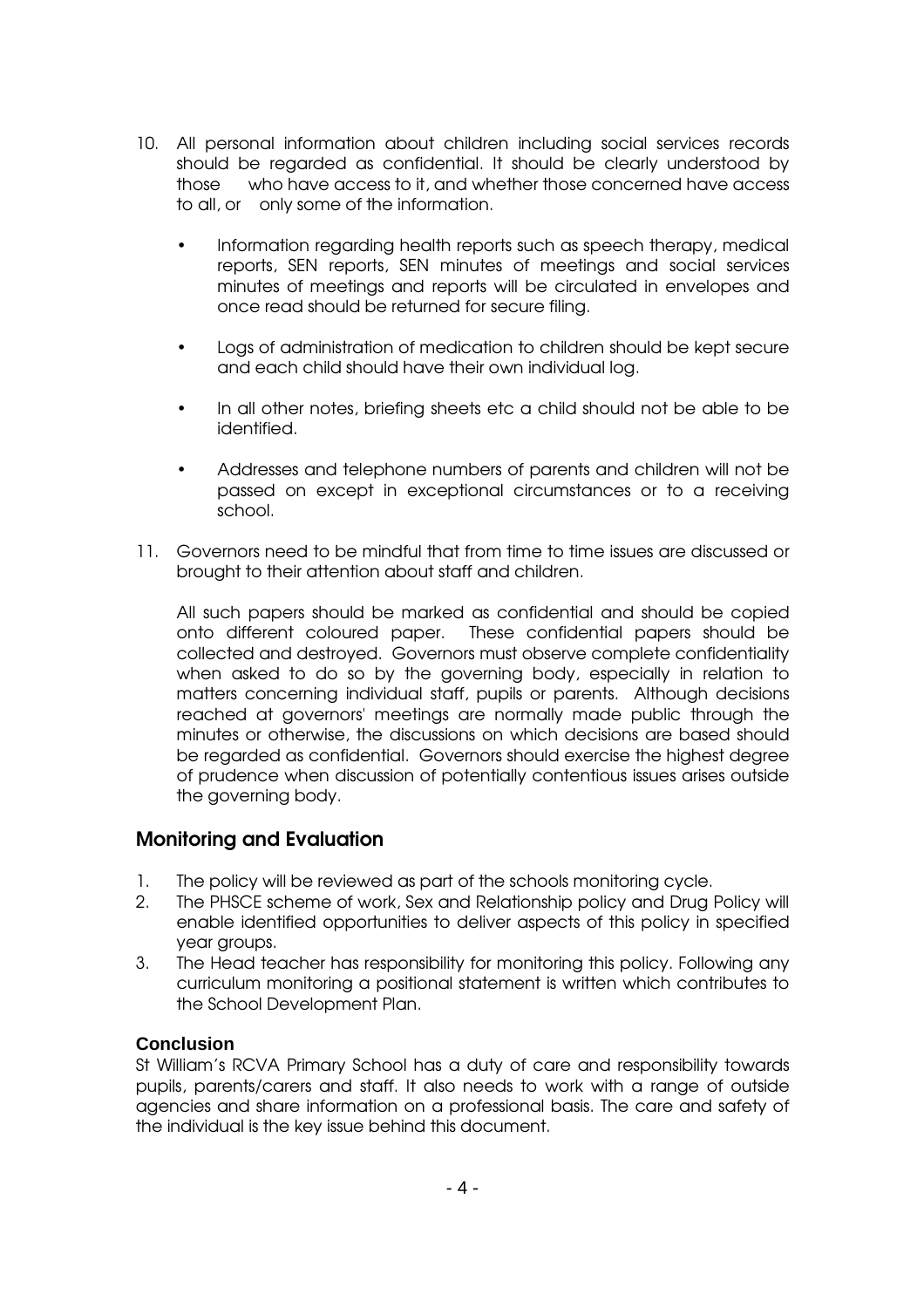# APPENDIX 1

# SIX KEY POINTS ON INFORMATION SHARING

- 1. You should explain to children, young people and families at the outset, openly and honestly, what and how information will, or could be shared and why, and seek their agreement. The exception to this is where to do so would put that child, young person or others at increased risk of significant harm or an adult at risk of serious harm, or if it would undermine the prevention, detection or prosecution of a serious crime (see glossary for definition) including where seeking consent might lead to interference with any potential investigation.
- 2. You must always consider the safety and welfare of a child or young person when making decisions on whether to share information about them. Where there is concern that the child may be suffering or is at risk of suffering significant harm, the child's safety and welfare must be the overriding consideration.
- 3. You should, where possible, respect the wishes of children, young people or families who do not consent to share confidential information. You may still share information, if in your judgement on the facts of the case, there is sufficient need to override that lack of consent.
- 4. You should seek advice where you are in doubt, especially where your doubt relates to a concern about possible significant harm to a child or serious harm to others.
- 5. You should ensure that the information you share is accurate and up-todate, necessary for the purpose for which you are sharing it, shared only with those people who need to see it and shared securely.
- 6. You should always record the reasons for your decision whether it is to share information or not.

#### EVERY CHILD MATTERS

#### info@dfes.gsi.gov.uk Downloads Information Sharing: Practitioners' Guide.pdf Information Sharing: Further Guidance on Legal Issues.pdf Information Sharing: Case Examples.pdf

• The Common Assessment Framework for children and young people (CAF), a shared assessment tool used across services to avoid children and families having to tell and retell their story and to help practitioners develop a greater shared understanding of a child's needs.